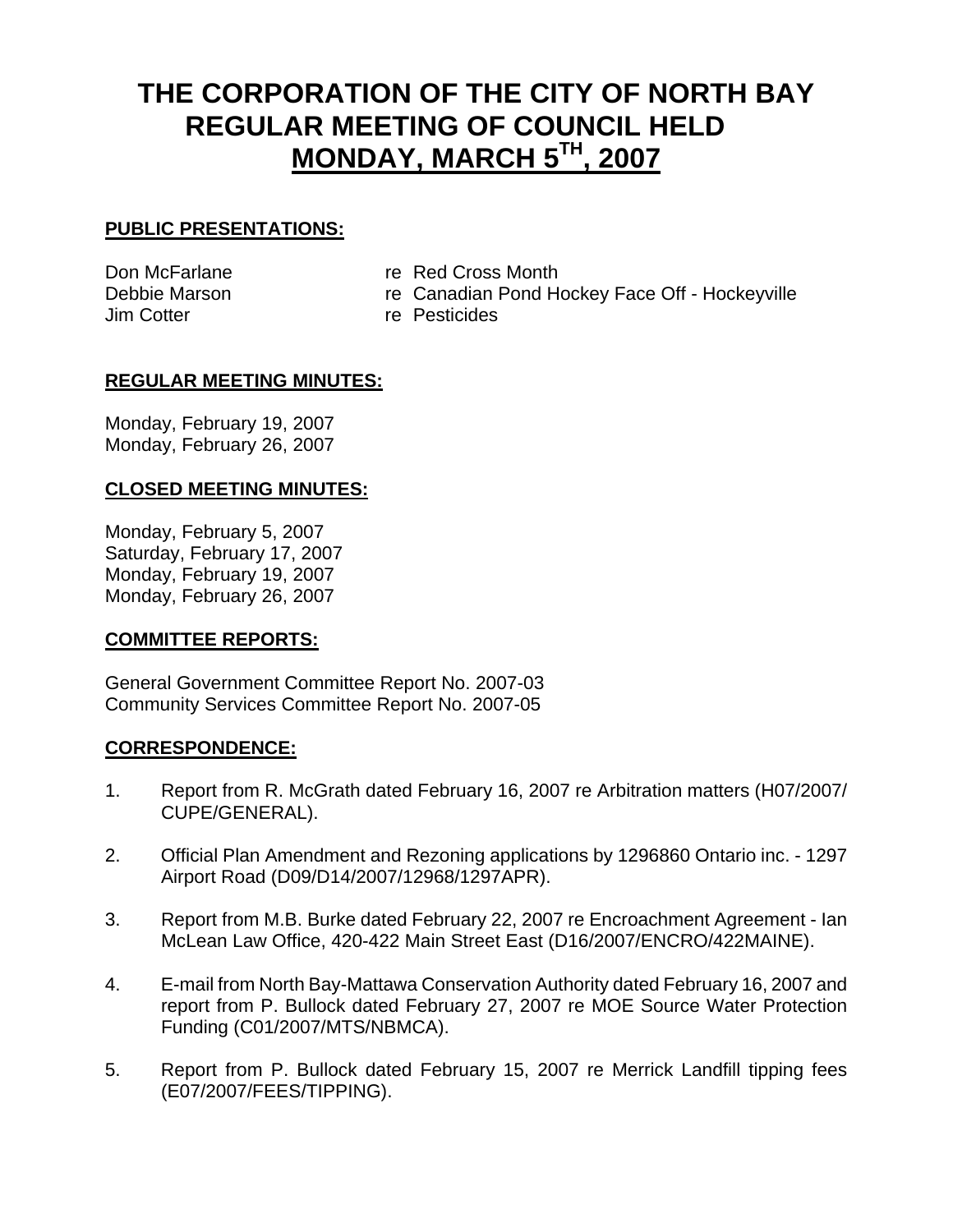- 6. Report from G. Love dated February 13, 2007 re Capital Budget Project No. 85 Fire Facilities Maintenance Program (F05/207/FIRE/PR85).
- 7. Report from J. Manning/B.A. Rogers dated February 27, 2007 re Tender 2007-04, Supply of asphalt concrete pavement patching (F18/2007/TENDE/GENERAL).
- 8. Report from J. Manning/B.A. Rogers dated February 20, 2007 re Tender 2007-03, Supply of aggregate materials (F18/2007/TENDE/GENERAL).
- 9. Report from T.G. Ringler dated February 28, 2007 re Bingo Hall relocation (P09/2007/ LICEN/BINGO).
- 10. Report from A. Lang dated February 26, 2007 re Capital Budget Project No. 63, PSAB Fixed Asset Report (F05/2007/FAR/PR63).
- 11. Report from J. Houston dated February 6, 2007 re Capital Budget Project No. 70 Sportfield Facilities Development Program (F05/2007/PARKS/PR70).
- 12. Report from J. Houston dated February 6, 2007 re Capital Budget Project No. 67 Pete Palangio/West Ferris Arenas Improvement Program (F05/2007/PARKS/PR67.

#### **BY-LAWS FOR CONSIDERATION:**

#### **General Government - First, Second and Third readings:**

By-Law No. 2007-23 to amend By-Law No. 2004-198 (being a by-law to establish a schedule of salaries).

By-Law No. 2007-24 to appoint the Managing Director Engineering, Environmental Services and Works.

By-Law No. 2007-25 to amend Procedural By-Law No. 2003-139 for educational or training sessions during In-Camera Meetings.

By-Law No. 2007-27 to authorize the acquisition of equipment and vehicles for the Parking Department.

By-Law No. 2007-28 to authorize the Parks & Playground Rehabilitation Program.

By-Law No. 2007-29 to authorize the Parks Tree Planting Program.

By-Law No. 2007-30 to authorize the City Hall Improvements Program.

By-Law No. 2007-31 to authorize the Parks' Building Rehabilitation Program.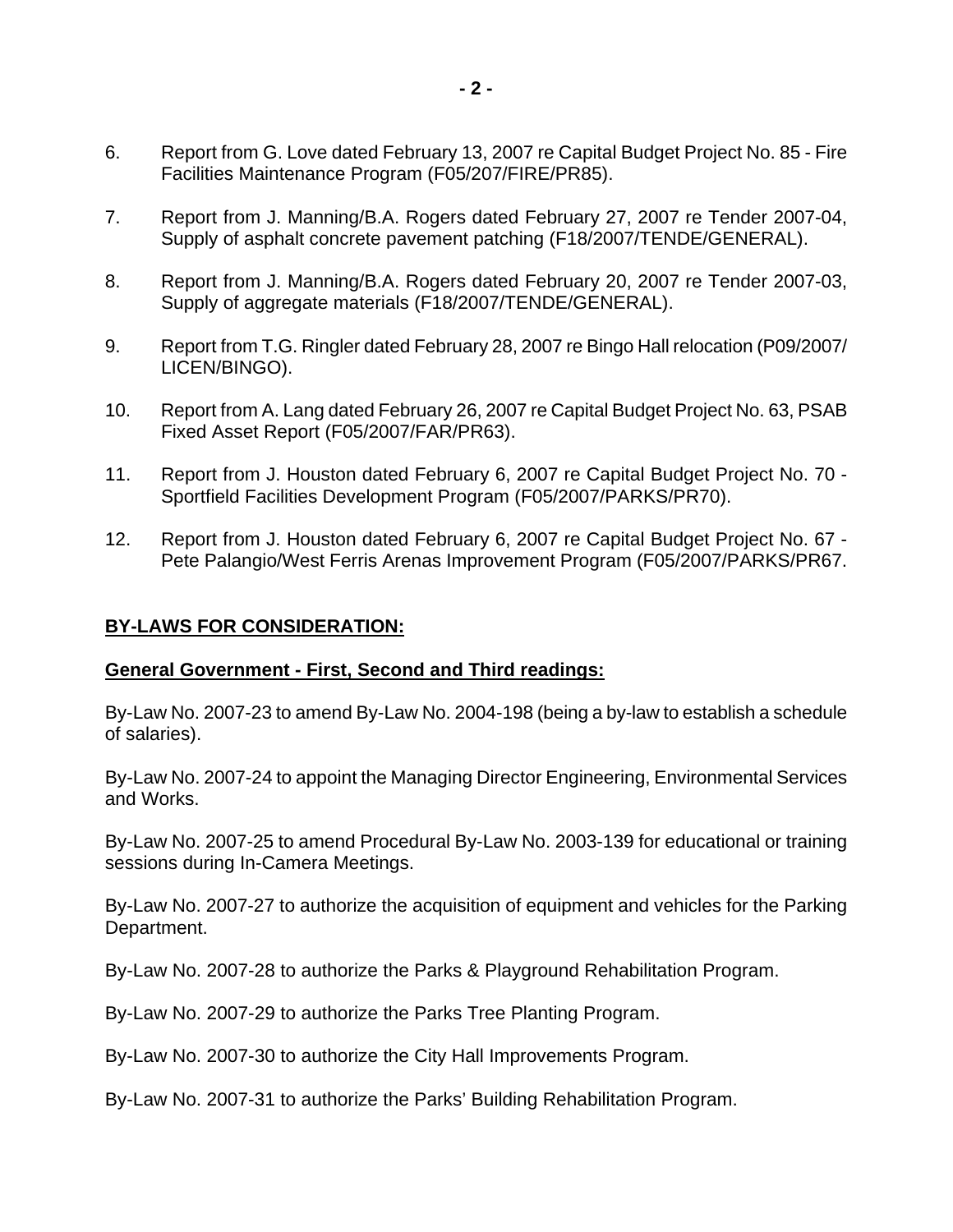#### **General Government - First, Second and Third readings cont'd:**

By-Law No. 2007-33 to authorize the Parks Vehicle & Equipment Replacement Program.

By-Law No. 2007-35 to authorize the upgrade of transit fare boxes.

By-Law No. 2007-36 to authorize temporary borrowing from time to time to meet current expenditures during the fiscal year ending December 31, 2007.

By-Law No. 2007-37 to establish rates or charges for the supply of water and sanitary sewer by the City of North Bay for domestic, commercial and manufacturing use, and including other related matters (and to repeal By-Law No. 2006-38).

By-Law No. 2007-38 to execute an Agreement with the North Bay & District Society for the Prevention of Cruelty to Animals relating to the renewal of an existing Operating Agreement.

By-Law No. 2007-41 to amend By-Law No. 2006-232, being a by-law to stop up, close and convey a portion of the laneway between Ramsey Street and Chapleau Street.

### **Community Services - First, Second and Third readings:**

By-Law No. 2007-26 to appoint a Municipal Weed Inspector for 2007.

#### **Engineering & Environmental Services - First, Second and Third readings:**

By-Law No. 2007-22 to amend Traffic & Parking By-Law No. 2002-001, Schedule 18 (No Parking At Any Time - Section 28) and Schedule 20 (No Parking Areas Restricted Times - Section 30).

#### **MOTIONS:**

Councillor Anthony re Goods & Services Tax

# **IN-CAMERA CORRESPONDENCE:**

- 13. *Confidential* report from M.B. Burke dated February 19, 2007 re Property matter.
- 14. *Confidential* report from J.D. Knox dated February 28, 2007 re Property matter.

# **MOTION FOR RECONSIDERATION:**

#### **QUESTIONS & ENQUIRIES:**

**GIVING NOTICE:**

# **ADJOURNMENT:**